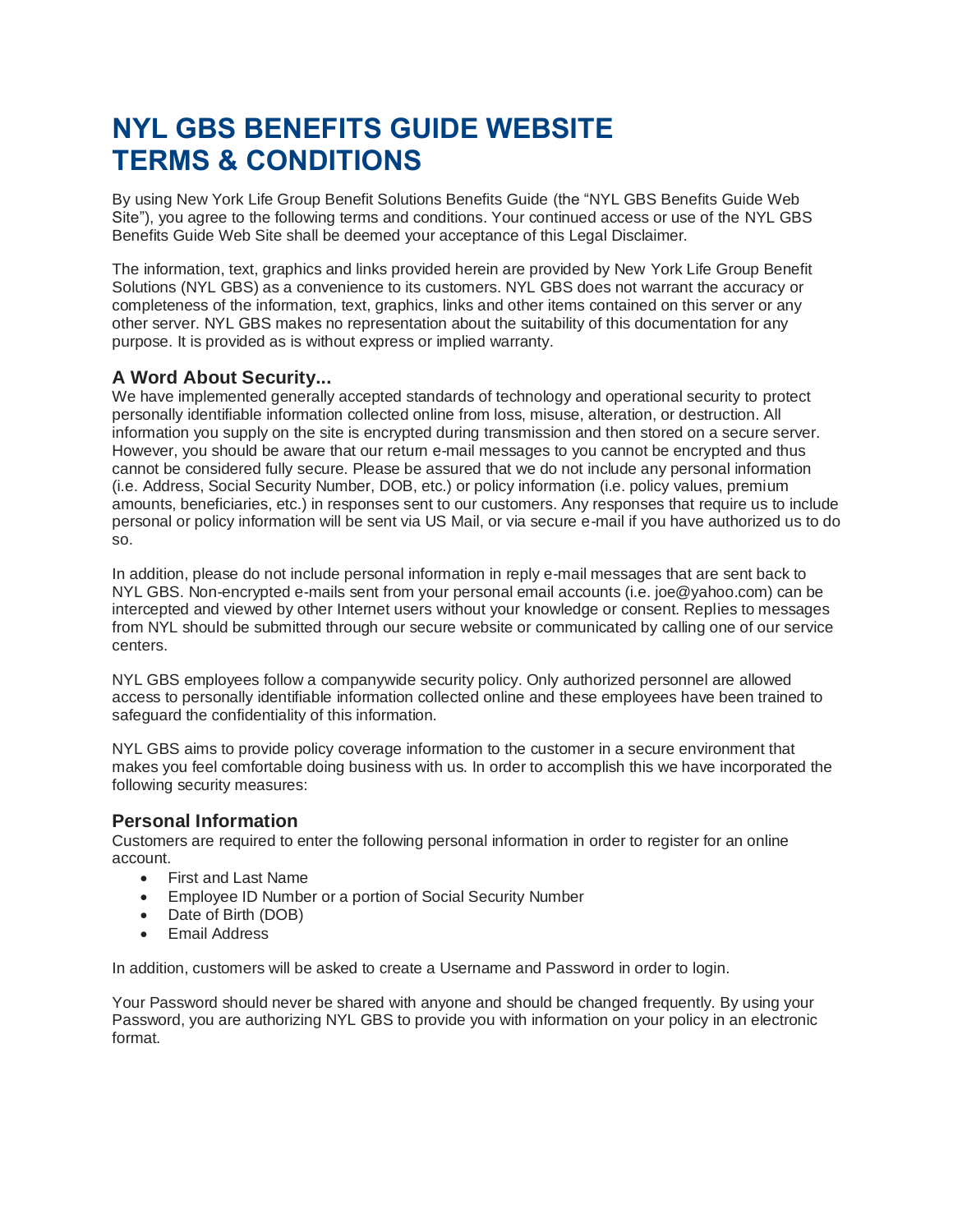### **Encryption Technology**

You will need to have a browser that supports https functionality which provides a secure, encrypted connection between a browser and a server, which protects the layer of communication between the two. This is common with modern browsers such as Google Chrome, Microsoft Edge and Safari.

#### **Links to Other Sites**

While visiting the NYL GBS Benefits Guide Web Site, you may leave it and access certain non-NYL GBS web sites. NYL GBS does not review, control or endorse the content of non-NYL GBS Web Sites, and therefore will not be responsible for their content or accuracy. Your access to non-NYL GBS Web Sites is at your sole risk.

#### **General Disclaimer and Limitation of Liability**

All information on the NYL GBS Benefits Guide Web Site is provided "AS IS" and without warranties of any kind, either express or implied, including, but not limited to, the implied warranties of merchantability, fitness for a particular purpose, or non-infringement. Although the tools available on the web site may assist you with choosing an insurance plan, such assistance is not intended to be taken as advice with respect to any individual situation and cannot be relied upon as such. Information concerning any legal, financial or tax matters is not intended to constitute advice and no legal, financial or tax consulting services are being rendered on the NYL GBS Benefits Guide Web Site. Please seek the advice of qualified tax, accounting, and legal advisors before making any decisions related to such matters. All information is presented without any warranty as to its reliability, accuracy, timeliness, usefulness or completeness, and any decisions that you make regarding your insurance plans or any legal, financial or tax matters are your own. NYL GBS does not warrant that access to the site will be uninterrupted or errorfree. You agree to use the NYL GBS Benefits Guide Web Site at your own risk. NYL GBS assumes no responsibility for any circumstances arising out of the use, misuse, interpretation, or application of any information supplied on this site. You agree by accessing the NYL GBS Benefits Guide Web Site that under no circumstances or any theories of liability under international or civil, common or statutory law including but not limited to strict liability, negligence or other tort theories or contract, patent or copyright laws, will NYL GBS be liable for damages of any kind occurring from the use of this site or any information, goods or services obtained through the site including direct, indirect, consequential, incidental or punitive damages (even if NYL GBS has been advised of the possibility of such damages), to the fullest extent permitted by law. Some jurisdictions do not allow the exclusion or limitation of certain damages, so some of these limitations may not apply to you.

#### **Web-Enabled Mobile or Handheld Devices**

Certain content on the NYL GBS Benefits Guide Web Site have been designed to run on a personal computer, standard laptop or web-enabled mobile device. If you view or use the NYL GBS Benefits Guide Web Site on a mobile or handheld device you may experience some display and functionality limitations. You may experience varying wireless network coverage and speed, depending on your geographic location and telecommunications provider. The NYL GBS Benefits Guide Web Site should not be used while operating any motor vehicle, or in any other manner that might endanger yourself or others.

By using the NYL GBS Benefits Guide Web Site you expressly agree and acknowledge that NYL GBS shall not be responsible for any of the following: (a) performance limitations and/or failures experienced in connection with any wireless or Wi-Fi service used to access the NYL GBS Benefits Guide Web Site; (b) data transmitted through wireless access that may be intercepted by unauthorized persons; or (3) your failure to physically secure and/or monitor your personal computer, laptop or wireless device or to protect your passwords, resulting in unauthorized access to the NYL GBS Benefits Guide Web Site and/or your NYL GBS account or plan information.

While using any web-enabled mobile or handheld device to use the NYL GBS Benefits Guide Web Site, standard mobile phone carrier and data usage charges will apply. You expressly agree and acknowledge that the use of any mobile or handheld device is at your sole risk and shall be in accordance with all applicable local, state and federal laws.